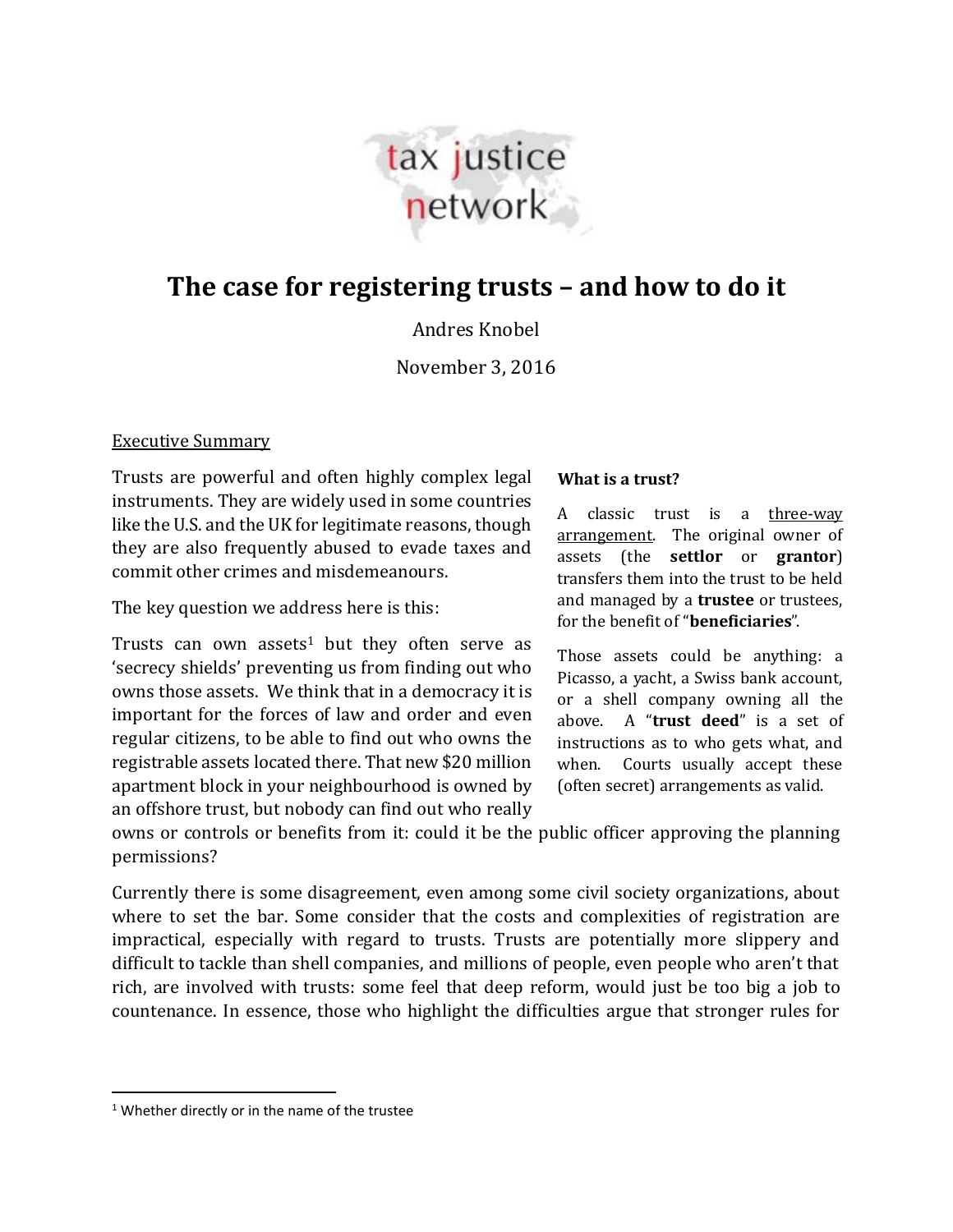service providers and financial institutions, coupled with provisions to outlaw trusts from some offshore jurisdictions, would do the job, if imperfectly, in a far more cost-effective way.

It seems that opposition to trust beneficial ownership registration is not a matter of principle, but of costs and complexities. Here we present another view, especially since major international schemes are already starting to move in this direction.

This paper suggests various possible ways forward for discussion: such as making beneficial ownership and other trust-related information public; and outlawing (or treating as shams) trusts created in problematic jurisdictions such as the Cook Islands or Belize.

But we offer one proposal in particular: incorporation and registration of trusts as a precondition for their existence.

# **Trust incorporation: not even a revolutionary idea**

 $\overline{a}$ 

Imagine a person writes on a piece of paper that he is King of The World and everything on earth belongs to him. He may believe it, but if he tries to use or dispose of anyone else's asset, the rightful owner can obviously use the law to rebuff the self-appointed King.

Yet for centuries people have been able to write on pieces of paper, in secret, creating trusts that determine titles to and restrictions on ownership ("now you will hold this asset in trust, for the benefit of this person") and the law generally accepts these pieces of paper – or, sometimes, just verbal agreements – as valid, often creating powerful legal shields between that person's assets and people not directly connected to the trust, such as their personal creditors or tax authorities. This is curious.

The heart of our proposal is that **if trusts are to be recognised by the law**, allowing them to do things like operating bank accounts, or owning property or shares, **they need to be registered and incorporated** with the appropriate authorities as a precondition for this legal recognition to happen.

Using more legalistic language, registration of trusts, and any other entity, should have "constitutive effect." This is a civil law concept meaning that the existence of the trust or entity starts with its proper incorporation or registration.<sup>2</sup>

<sup>&</sup>lt;sup>2</sup> A less powerful version of this is "declarative effect" where the trust would still be valid and enforceable, but only among its related parties from the time of its creation, even if not registered. However, it would only be enforceable ("invokable") against an outside creditor or claimant such as a tax authority if it has been registered. In Argentina, for example, cars' registries have constitutive effect, while the real estate registry has declarative effects. This creates enormous incentives to register. If the buyer of the house does not register the purchase, the seller could sell the house again, and the new buyer could register it (and keep it). In principle, the first buyer might only have a claim against the seller (to get the money back, but even this would be difficult) but would have no claim against the new buyer (because the latter was not a party to the first purchase contract). In the case of cars, the incentive to register is even higher. According to the law, the owner of the car is whoever appears on the registry ("constitutive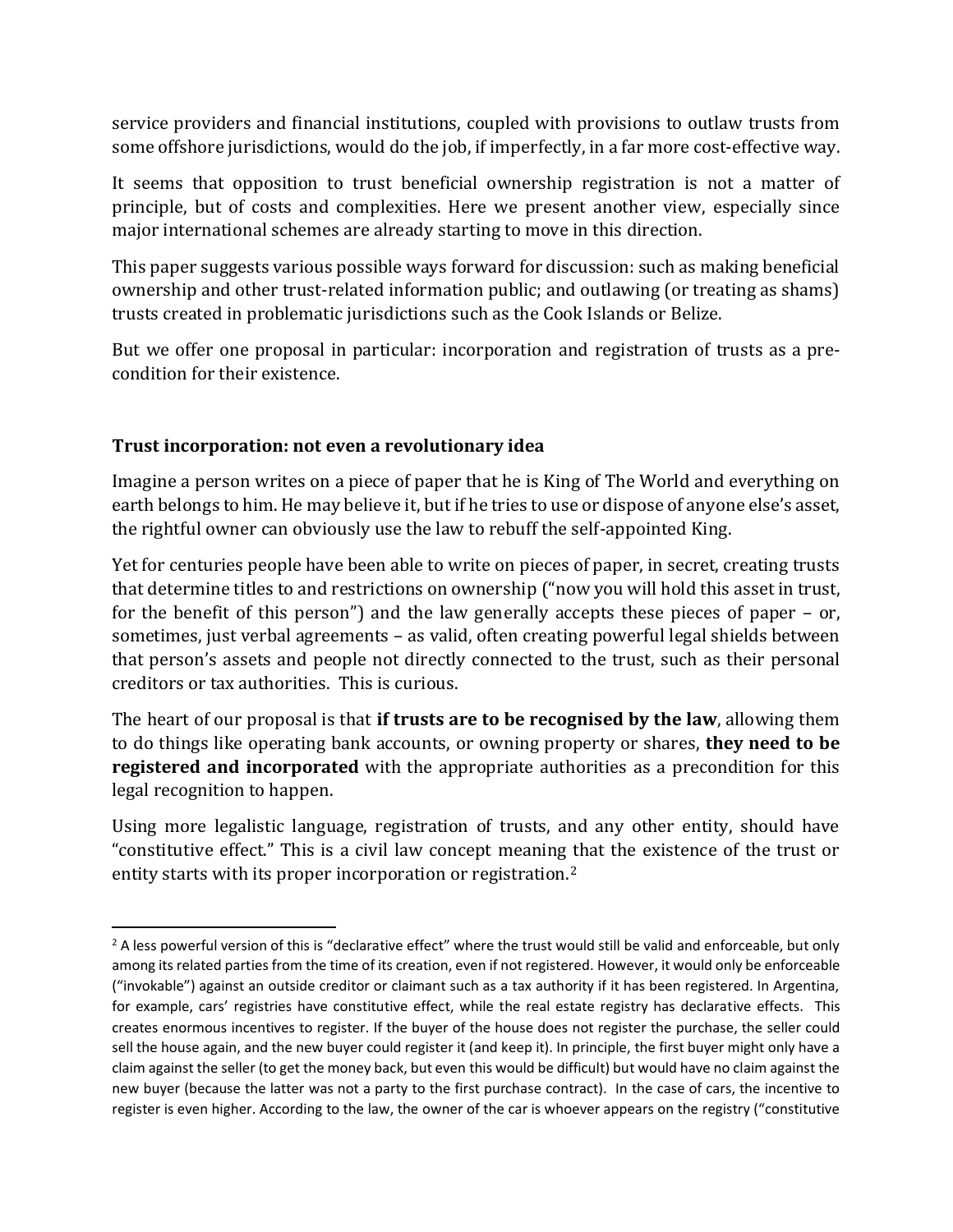This precondition is hardly unusual: companies, which may have similar effects to trusts in terms of separation of asset ownership, generally have to register and be incorporated in order to exist and operate3. Companies don't *exist* until they are 'incorporated' as companies. A wellestablished legal and institutional infrastructure already exists in most countries to register companies: commercial registries, for instance, play an important and useful role in global commerce. Trust registration would build on

 $\overline{\phantom{a}}$ 

#### **Private Foundations have to register**

Private foundations may be very similar to trusts in their function, ownership and control structures. They usually share common regulations, for instance via the OECD's Common Reporting Standard for automatic exchange of information. However, private foundations do have to register and incorporate in many countries.

what already exists. If registries that work online, like the UK's Companies House, already offer information on shareholders, directors, accounts, etc. how hard would it be to offer similar information on trusts? Technology is now quite up to the job: the data storage demands, when compared to, say, holding online videos on the cloud, are negligible. The same could be said regarding the updating of beneficial ownership information. Current technology already allows for keeping track of the ownership of thousands of securities which are traded in financial transactions occurring even in less than a second.

A common criticism against trust registration is that trusts are not entities, but rather contracts or arrangements. However, it isn't the conceptual legal similarities between companies and trusts, but the practical risks of their effects and secrecy, that supports their registration. Moreover, there is a big difference between trusts and other types of contracts, such as a contract to paint a house (that no one is suggesting we should register), when it comes to the potential to affect third parties. Imagine a woman, whose only asset is a \$500.000 house, who borrowed \$1 million and hasn't paid the lender back. If the woman hires a painter to paint her house, that painting arrangement would be irrelevant for the lender, who would still be able to claim or "access" the house (the woman's only asset) as a way to get his money back. If instead the woman created<sup>4</sup> a trust arrangement and the house is held by a trustee, that trust arrangement may hinder or even impede the lender's access to the house (to get his money back), because the woman would claim that the house is no longer hers. In other words, a trust, unlike a painting arrangement, can change the title to assets (e.g. the house), and thus affect the rights of third parties, such as creditors (the lender, in our example).

effect"). This is relevant because if anyone runs over someone with that car, the person appearing on the registry is liable, and merely showing a contract to sell the car is irrelevant.

<sup>4</sup> If the trust was created years in advance and was carefully drafted, the lender would not be able to claim that the trust was created to defraud him, so it wouldn't be easy to invalidate the trust.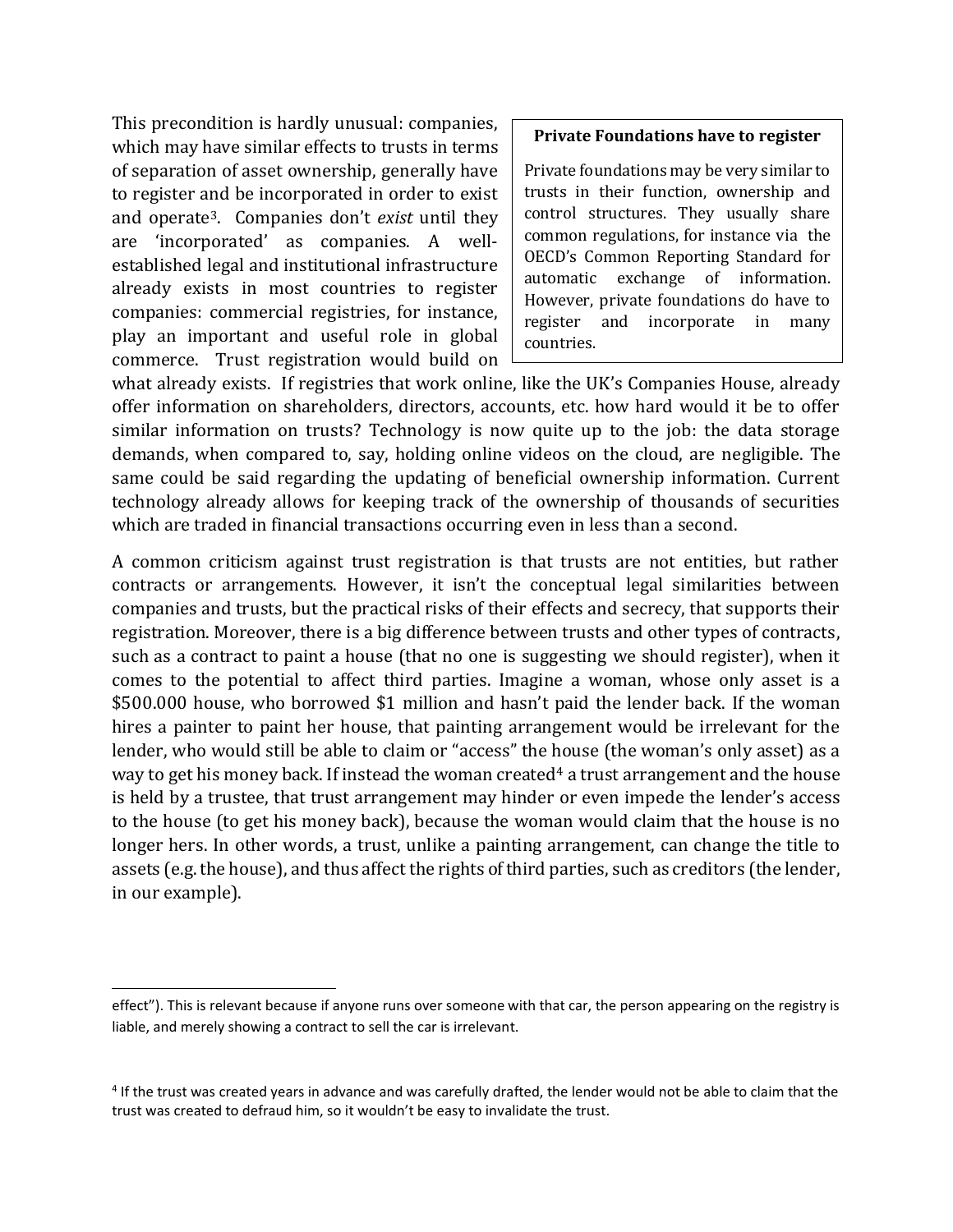After all, no one is *obliged* to create a company or trust: if society is to grant the protection of the law to these creations that hold assets or engage in business, it is entitled to ask for something in return.

In fact, several fledgling international initiatives to register trusts already exist, as the next box explains.

This would arguably involve a fundamental change in centuries-old trust law, but we believe this is worth pushing for.

Making incorporation and registration a precondition for their legal existence would also transform the incentives of people using trusts. They could certainly still find ways to keep their trusts secret, but if this means their trusts aren't recognised by the courts it would be rather pointless to set one up. There would be no point *not* registering, in the same way that there would be no point *not* incorporating a company.

There would also be less need to get involved in 'herding cats' or creating an unworkable global information-sharing and regulatory maze to catch unwilling miscreants: people would *want* to register their trusts, rather than hide them. 5

The alternative is to continue as we are currently doing, where registration is merely required as an administrative provision (usually with tax authorities) – and where a person may decide not to register it and hope not to be discovered (while still using and enjoying all the benefits and protections of the trust). In this case, we need to continue to trust financial institutions, real estate brokers, tax havens and other players in the international financial system to report honestly on trusts and to co-operate on sharing beneficial ownership information. However, there have been quite enough scandals to demonstrate that

 $\overline{\phantom{a}}$ 

## **Registration of Trusts already happening: EU and OECD**

The **European Union's** Fourth Anti-Money Laundering (AML) Directive already requires that by 2017 all Member States register EU-linked trusts that generate tax consequences. A proposal by the EU Commission even proposes to amend the Directive to require registration of all trusts with a trustee resident in the EU and to give public access to basic information on the beneficial owners of trusts, including settlors, trustees, protectors, beneficiaries and classes of beneficiaries.

Also, over 100 jurisdictions have already signed up for the **OECD's Common Reporting Standard** (a scheme for sharing banking information across borders) which requires financial institutions to identify the beneficial owners of trusts: all settlors, protectors, beneficiaries or any person with effective control.

In some countries, trusts have tax identification numbers (and pay taxes at the trust level) and may then hold a bank account or house in the trust's name.

these players cannot be trusted with sole responsibility and that the system isn't working to ensure information will be available when needed.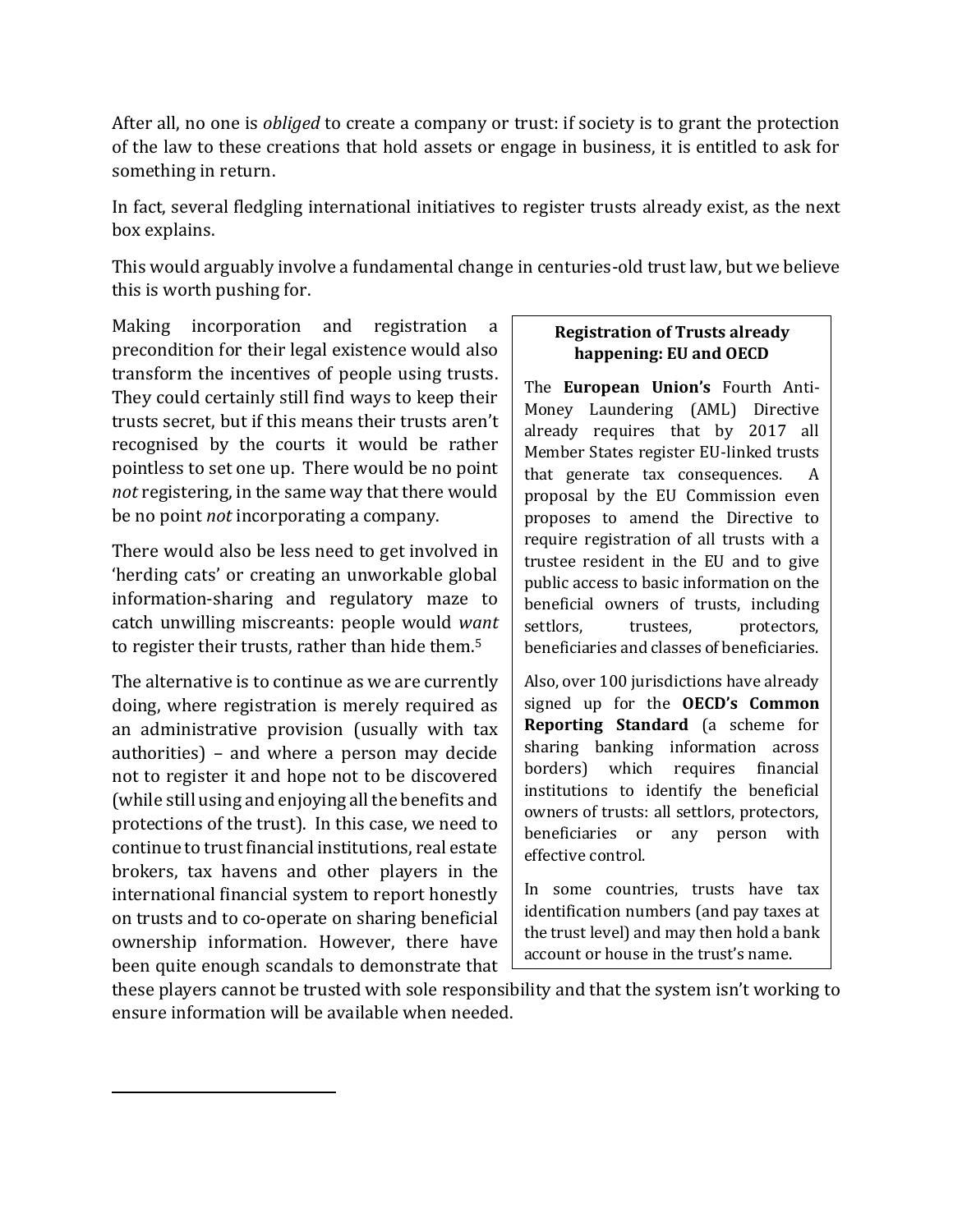# **Problems and pitfalls: complexity and privacy**

Trusts are complex structures that may involve settlors, protectors, enforcers, individual or corporate trustees, determined or determinable beneficiaries, classes of beneficiaries or "purposes" instead of beneficiaries. Some people, including a couple of reviewers of this paper, have said that because of the complexity and costs involved, it is not feasible to require the registration of trusts and associated players and instruments.

Some have also said that trusts involve private matters which should generally remain confidential. Millions of people – many of them not particularly wealthy – have interests in trusts, related to wills and other family matters.

Easier and "cheaper" solutions to some trust abuses include such proposals as these:

- Outlaw trusts from abusive offshore jurisdictions (e.g. the Cook Islands, Belize or BVI) that allow settlors and beneficiaries (instead of the trustee) to control the trust.
- Trusts should never be allowed to last indefinitely: like jurisdictions abolishing the rule against perpetuities now permit.
- Treat any trust that seeks to keep the trust document secret: that is, beyond the reach of tax and legal authorities and/or possible beneficiaries as invalid.

These are all potentially useful tools for tackling certain abuses of trusts. But, as suggested, we think it is possible to go further, with the requirement for registration of trusts and publication of some trust data. As mentioned, some global schemes are already going in this direction.

# **Overcoming the privacy objection for registration** *and* **publication**

The privacy objection can essentially be dealt with in two main ways. The first is a generic argument; the second is a technique for legitimate limiting of disclosure.

### Generic arguments

First, if it makes sense for companies to be *registered*, then there is no generic reason why trusts should not be. Scandal after scandal demonstrates trusts' involvement in high crimes, so trust registration is an essential step for governments to take as they progress with efforts to bring transparency to the international financial system. And remember that nobody is obliged to set up a trust: if you want to obtain trust-based privileges and protections from society, then transparency is a minimal price to pay.

As regards *publication* of trust-related data, there is a strong public-interest justification for doing so. It is not only the tax havens and their private 'enablers' who can't be trusted to provide the relevant information to those (tax authorities, criminal authorities etc.) with a legitimate need for it. Many governments whose tax coffers are being depleted by these activities *also* can't be trusted to try and crack down: usually, because the élites who are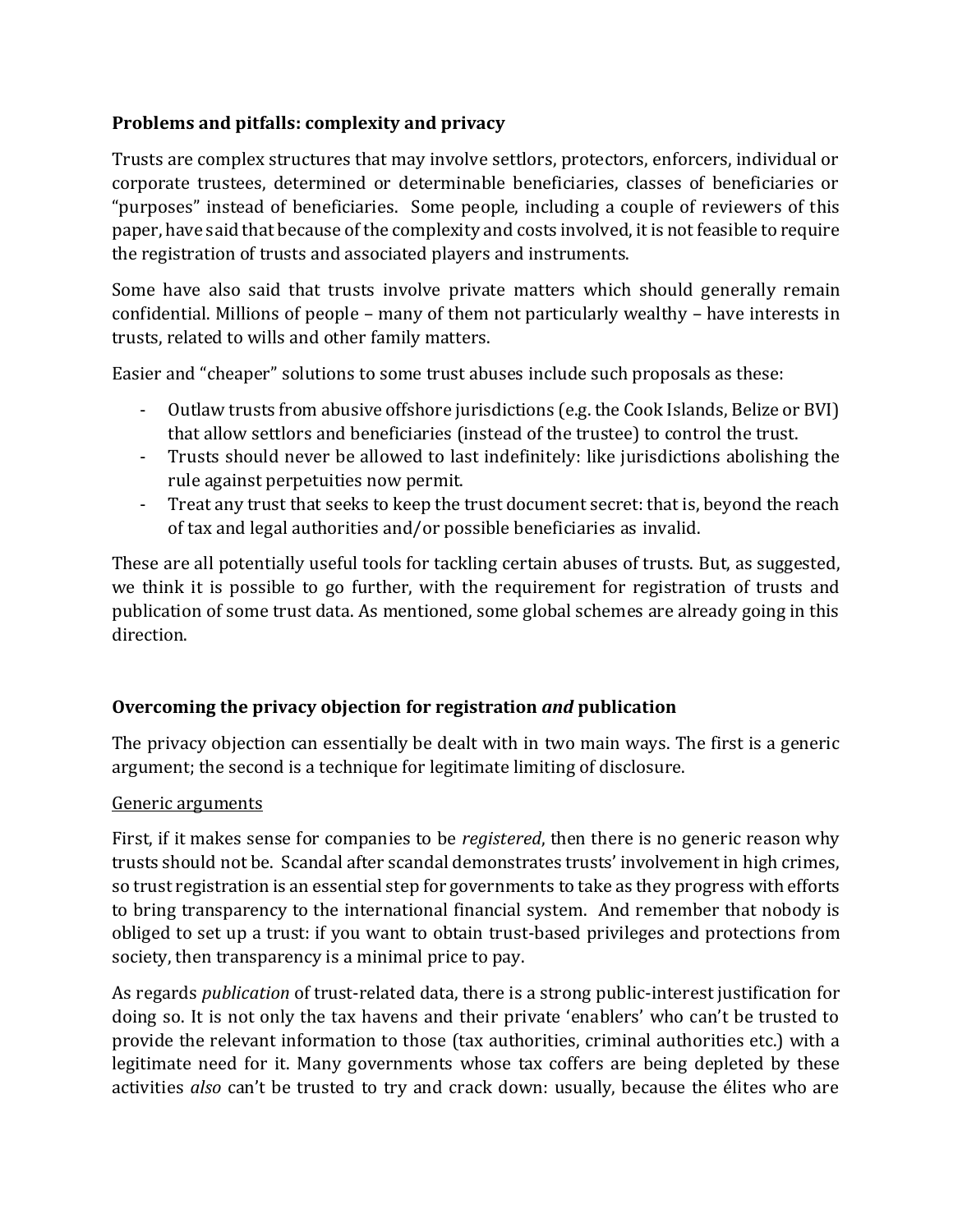involved in the subterfuges are influential in government. This is a problem for rich and poor countries: Britain, for instance, has often been accused of turning a blind eye to offshore crimes, like when it failed to prosecute HSBC even after there was "sufficient evidence for [the bank to be investigated for conspiracy to defraud the UK tax authorities](https://www.theguardian.com/politics/2015/feb/22/hsbc-uk-criminal-charges-former-public-prosecutor-hmrc)". Even worse is when authorities themselves are involved in undeclared offshore affairs, like Iceland's [Primer Minister forced to step down](http://www.nytimes.com/2016/04/06/world/europe/panama-papers-iceland.html?_r=0) after Panama Papers disclosed its offshore activities**.**

So registration alone clearly isn't enough, if the governments entrusted with the data can't be trusted to act in the best interests of their citizens. Accountability, and also helping authorities catch wrongdoers, requires access to ownership information by investigative journalists, NGOs and citizens and businesses that lose out. They need to hold not just the tax havens, but their own governments, to account. And that requires publication of data.

## Preservation of some privacy

There is a **second** way to overcome the privacy objection, which is not an argument but a set of techniques. The general approach here is to limit the public disclosure to where it is needed, and preserve privacy where possible. This can happen in several ways.

One simple way to preserve privacy *could* be to apply a blanket exception for certain classes of people such as children or disabled people, or "family trusts". But this is too problematic to work: what if the beneficiary of a trust is a child, but the settlor is a Mafia boss, and the assets originate from drug dealing and extortion? Should these assets be exempted? Clearly not. Or should a Ponzi fraudster be allowed to hide and protect her assets because she is in a wheelchair? Such a blanket exemption would be an open door for abuses (and an invitation for the world's criminals to all obtain certificates of disability.) There is no type of trust where one could *a priori* determine that it won't be involved in some crime or abuse.

But other approaches are possible.

For example, the European Commission currently has a proposal to amend its fourth AML Directive to provide public information on all of a trust's beneficial owners – or in some cases only to those with a legitimate interest – which could be interpreted to include, say, investigative journalists or crime agencies.

Still another way to do this might be to have a blanket requirement for trust registration, and for publication of certain data – but with exceptions made on the basis of a court order.

Yet there is another, deeper approach that might be taken to manage the privacy objection.

### Internal versus external

Some aspects of trusts only affect *internal* relationships between the various parties to the trust, such as where a trust effectively serves as a will, setting out who will inherit what on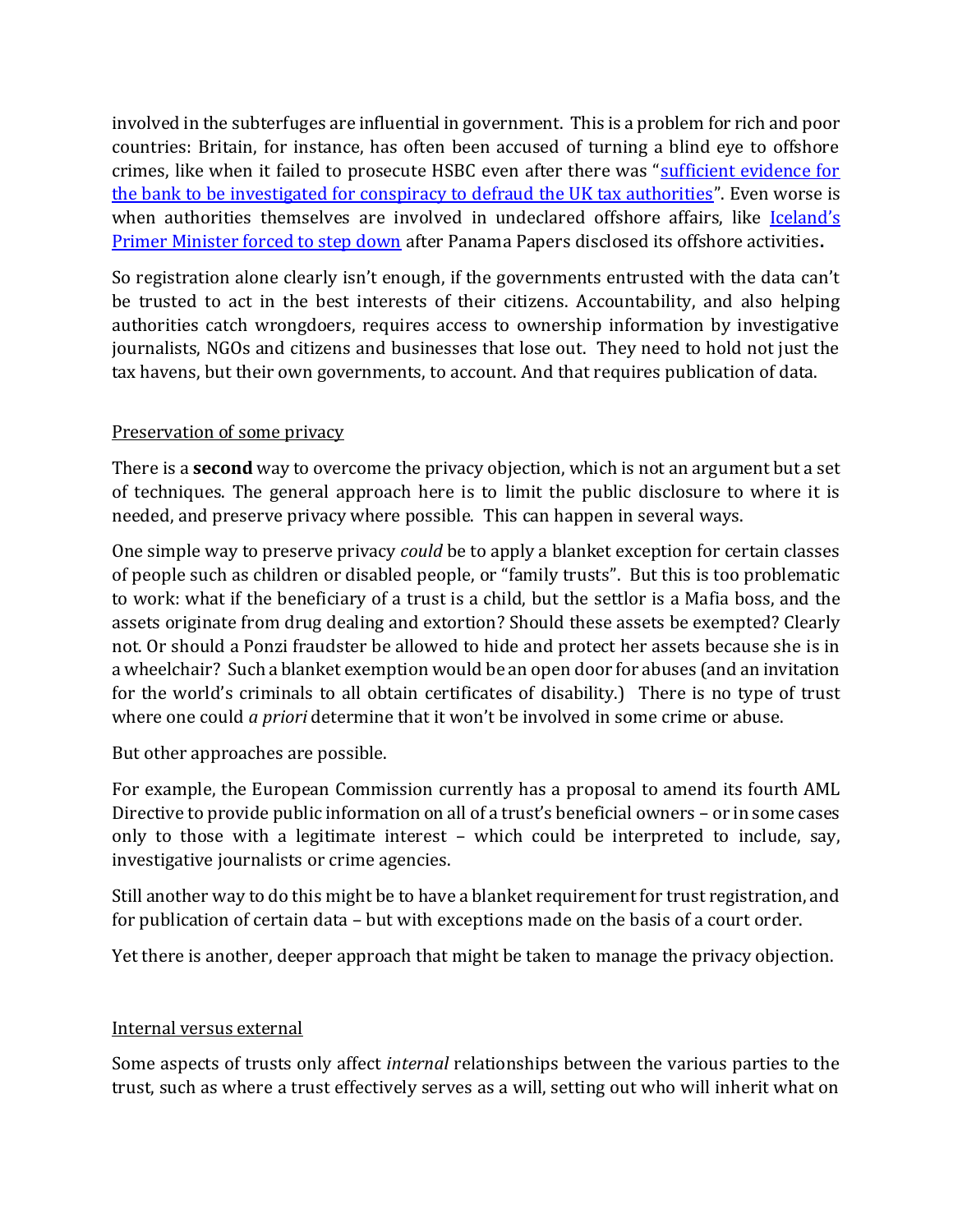the settlor's death. Other aspects, however, affect third parties outside the direct orbit of the trust: for example, trusts can be used to make assets impervious to third-party creditors, or to the tax authorities.

An approach here could be that privacy and the legality of the trust is preserved for those aspects of a trust that do not affect outside parties. But where the rights of wider society outside the trust are affected – it might involve a financial crime, or a legitimate creditor who is unable to reach assets held in a trust – then the right to privacy can no longer be invoked, and wider society should be provided with the information that affects it.

So for example, the trust could appoint a trustee to manage the settlor's cash or farmland. That would be a valid and enforceable service-provision contract, and the trustee could claim unpaid fees or anything that the trust deed allows. However, without registration neither the trustee, the settlor nor the beneficiary could invoke the trust to repeal a claim from a settlor's third-party creditor for unpaid debts, or the tax authorities. The trust would simply be a private arrangement only binding on the trust parties, but not on anyone else.

# **So: what should be registered, and published?**

UK law on companies' beneficial owners (called "person with significant control") requires that, when a trust meets the criteria to be considered a beneficial owner of a company, such trust's trustee and any other person with effective control over the trust should be registered. This sounds complex because it means the authority registering the trust (or ensuring the accuracy of the registered information) would have to read and understand all trust documents to determine who has effective control. Instead, registering any related party (settlor, protector, trustee, beneficiary, etc.) mentioned in trust documents is simpler and faster.

In effect, all of the trust's component parts (settlors, protectors, enforcers, trustees, beneficiaries, classes of beneficiaries and any other person with effective control over the trust) should be registered. In fact, FATF Recommendations on anti-money laundering already require trustees to hold the updated identity of all these related persons of a trust, so this type of information already has to be produced and collected. Now, it could also be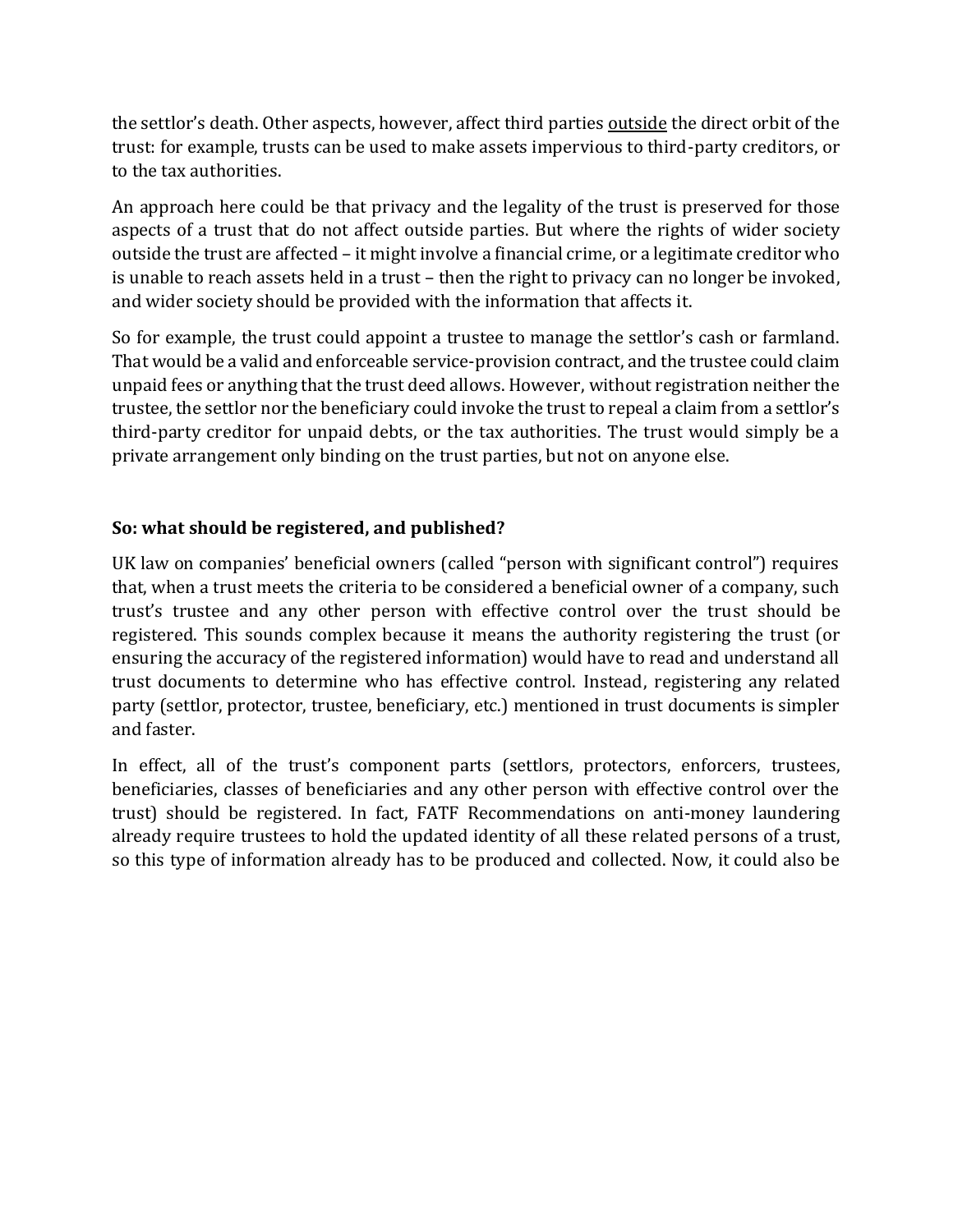registered. Second, all trust-related documents and instruments: the trust deed, letter of

wishes, powers of attorney or administration. Third, assets and accounts.

Publication, to hold authorities to account and to help spot prevent crimes and anti-social behaviour would likely involve a subset of this information. This would involve basic information such as full name, country of residence and birth date/year of beneficial owners, and accounts or value of assets held, with some potential exceptions (e.g. minors) decided on a case by case basis.

Incorporation and registration in a commercial or civil registry would be better than simply registration with tax authorities, because the latter usually require registration when the trust (or its related parties) are subject to tax, but this does not cover trusts that could be

#### **Dealing with false information**

The 'constitutive effect' provision would give people powerful incentives to file correct information and update it: failure to do so may invalidate the trust or render nonregistered information without legal protection (e.g. appointing a new trustee). In addition, sanctions (such as prison sentences included in the UK law on beneficial ownership of companies) are necessary. Having the information in open data format would also help authorities cross-check the information against, say, tax returns, banking records, immigration records, residence, civil relationships, etc. Lying will remain possible, but it will be riskier.

involved in corruption or money laundering (where tax may not be owed). In addition, most tax authorities invoke fiscal secrecy to prevent sharing information with other agencies (such as the police) or the public.

### How would this play out, internationally?

If it is a domestic law trust, with local assets and related persons, then this is a fairly straightforward proposition. On an international level, it gets a little more complex, since trusts, their related parties, and the assets they hold, are often sprinkled across many different jurisdictions.

It would be utopian, of course, to expect every country in the world to create a trusts registry and link it up into a seamless system of global information-sharing. Tax havens and financial 'enablers' would set out deliberately to thwart, undermine and sidestep any such moves, of course.

However, the essential principle we propose is that at least the authorities where the trust operates should have access to beneficial ownership information. So for example, if a foreign law trust (e.g. a UK trust) tries to operate in a different country (say Argentina) and open a bank account there or buy real estate, and the UK trust registry does not exist or does not publicly provide all this information, then Argentina should require such a UK trust to disclose its beneficial owners to local authorities (either via re-incorporation, re-registration or any process that gives authorities all the relevant data). Otherwise, the trust is deemed invalid.